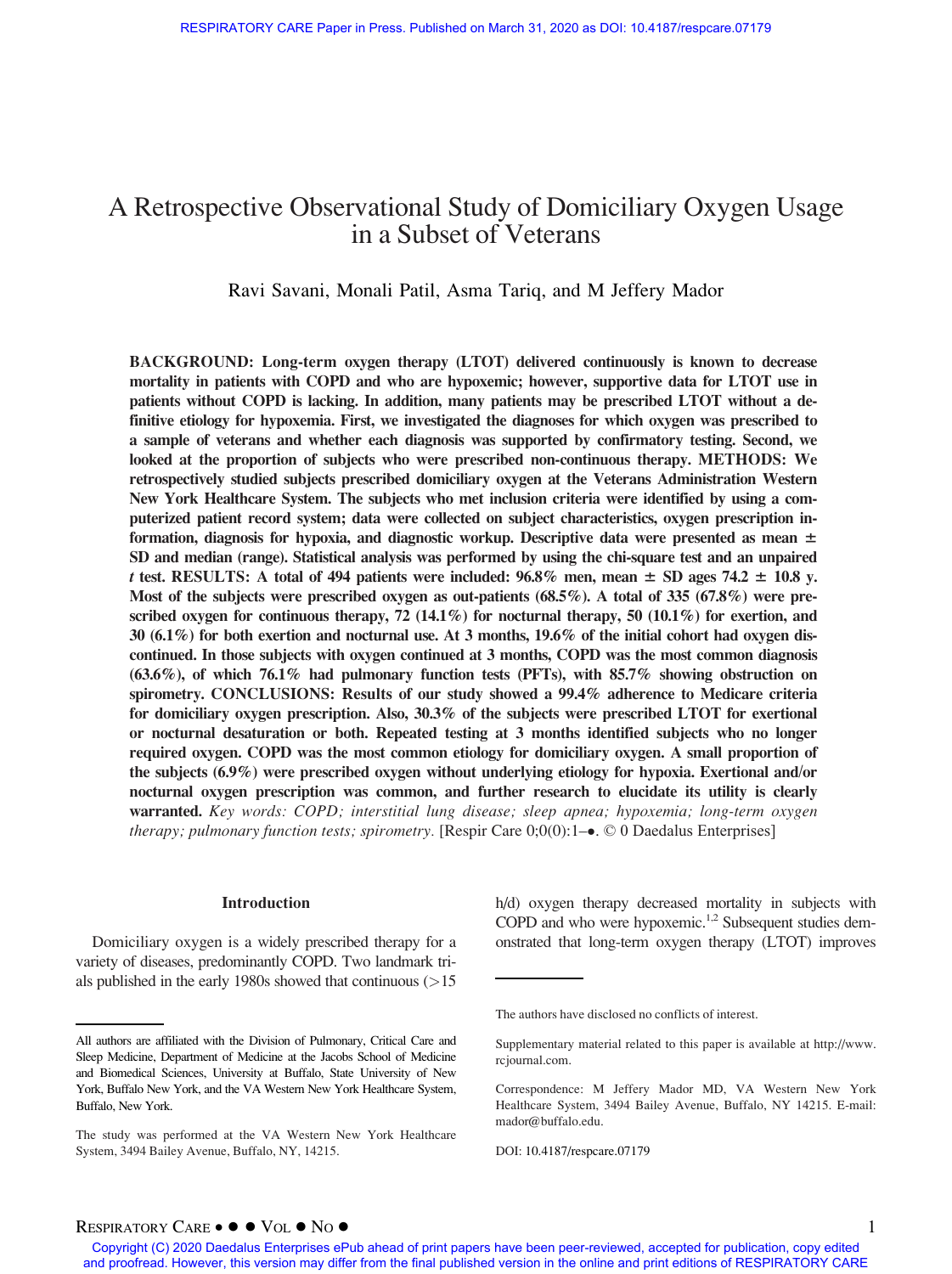survival and quality of life, and decreases exacerbations and hospitalizations in patients with COPD and hypoxemia.<sup>3-6</sup>

Given these benefits, it is accepted practice to prescribe LTOT for other disorders, such as interstitial lung disease (ILD) and congestive heart failure.<sup>7,8</sup> However, definitive randomized controlled studies that unequivocally demonstrate the decreased mortality seen in patients with COPD are lacking. $9-12$  Recent studies in this field have been promising. Patients with pulmonary arterial hypertension or chronic thromboembolic disease and exercise-induced hypoxemia who were prescribed domiciliary oxygen had improved exercise capacity, quality of life and functional class compared with placebo.<sup>13</sup> Similarly, oxygen therapy has been shown to improve exercise capacity in patients with  $ILD.^7$  However, non-continuous oxygen therapy has not been shown to improve mortality, even in COPD.<sup>14</sup>

In 2015, Medicare spent approximately \$1.4 billion on oxygen therapy, which accounted for a significant portion of Medicare durable medical equipment expenditure,<sup>15</sup> which places a significant financial burden on the health-care system. It, therefore, is incumbent on clinicians to ensure that home oxygen is appropriately prescribed and that the etiology of the patient's hypoxemia is investigated. The purpose of this study was to collect data on oxygen prescription in a sample of veterans to identify the proportion of patients who received continuous or non-continuous therapy, the setting of the initiation of oxygen therapy, and the underlying etiology identified for hypoxia.

We suspected that a large number of our subjects were given oxygen either for exertion, nocturnal use, or both, although analysis of the data did not seem to support a mortality benefit for this practice. Oxygen prescription has been strictly regulated by insurances per the Medicare criteria (Table 1), which requires documentation of patient's hypoxic state, but the etiology of hypoxia is not necessary. Identifying the etiology of hypoxia is equally as important as therapy. Results of studies showed that only approximately 51–58% of patients with a diagnosis of COPD had confirmatory spirometry testing.<sup>16,17</sup>

Some providers, particularly in primary care, may not appreciate the importance of obtaining spirometry to establish the diagnosis of COPD, $^{18}$  and, in cases in which pulmonary function tests (PFTs) are performed, obstruction is seen in half or fewer than half.<sup>19,20</sup> Thus, establishing the diagnosis of hypoxia may be particularly difficult, and a considerable number of subjects may be prescribed domiciliary oxygen therapy without a definitive etiology for hypoxemia. In our study, we also looked at the distribution of diseases for which domiciliary oxygen is prescribed and if these subjects had appropriate diagnostic testing that validates the diagnosis.

# QUICK LOOK

### Current knowledge

Long-term oxygen therapy (LTOT) has been shown to decrease morbidity and mortality, and to improve quality of life in patients with COPD and with resting hypoxemia. International guidelines also recommend LTOT in patients with hypoxemia and with other diseases, for example, interstitial lung disease. Although spirometry is necessary to confirm a diagnosis of COPD, more than a third of patients may not have spirometry performed.

#### What this paper contributes to our knowledge

In our sample of veterans, although the adherence to Medicare criteria was high, we found that a significant proportion of the subjects received non-continuous oxygen (ie, at night, with exertion, or both). We found that clinicians prescribed home oxygen to subjects with hypoxemia for a variety of etiologies, with COPD being the most common. A considerable number of the subjects did not have their presumed diagnosis for hypoxemia confirmed with the appropriate diagnostic testing. Some subjects with hypoxemia thought to be due to COPD did not have spirometry performed at all, although these subjects were significantly older than those who had spirometry.

### Methods

#### Study Design and Sample

This was a retrospective chart review of subjects who were prescribed oxygen therapy in the fiscal years 2012, 2013, and 2014 from the Veterans Administration (VA) Western New York Healthcare System. Our study was approved by the VA Western New York Healthcare System Institutional Review Board. The first 500 subjects identified from the VA Western New York Healthcare System registry of patients who were ages  $\geq 40$  y who were prescribed domiciliary oxygen therapy in the fiscal years 2012, 2013, and 2014 were included in the study. The sample size was limited to aid in the logistics of chart review data collection. Patients ages < 40 y were excluded to filter out potential confounding from asthma. Patients with terminal illness for whom oxygen therapy was prescribed for palliative purposes were also excluded. Six subjects were subsequently excluded for meeting exclusion criteria.

### Data Collection

Once the subjects who met the inclusion criteria were identified, demographic characteristics (age, sex, race, and body mass index) were retrieved from the computerized

2 RESPIRATORY CARE VOL NO Copyright (C) 2020 Daedalus Enterprises ePub ahead of print papers have been peer-reviewed, accepted for publication, copy edited and proofread. However, this version may differ from the final published version in the online and print editions of RESPIRATORY CARE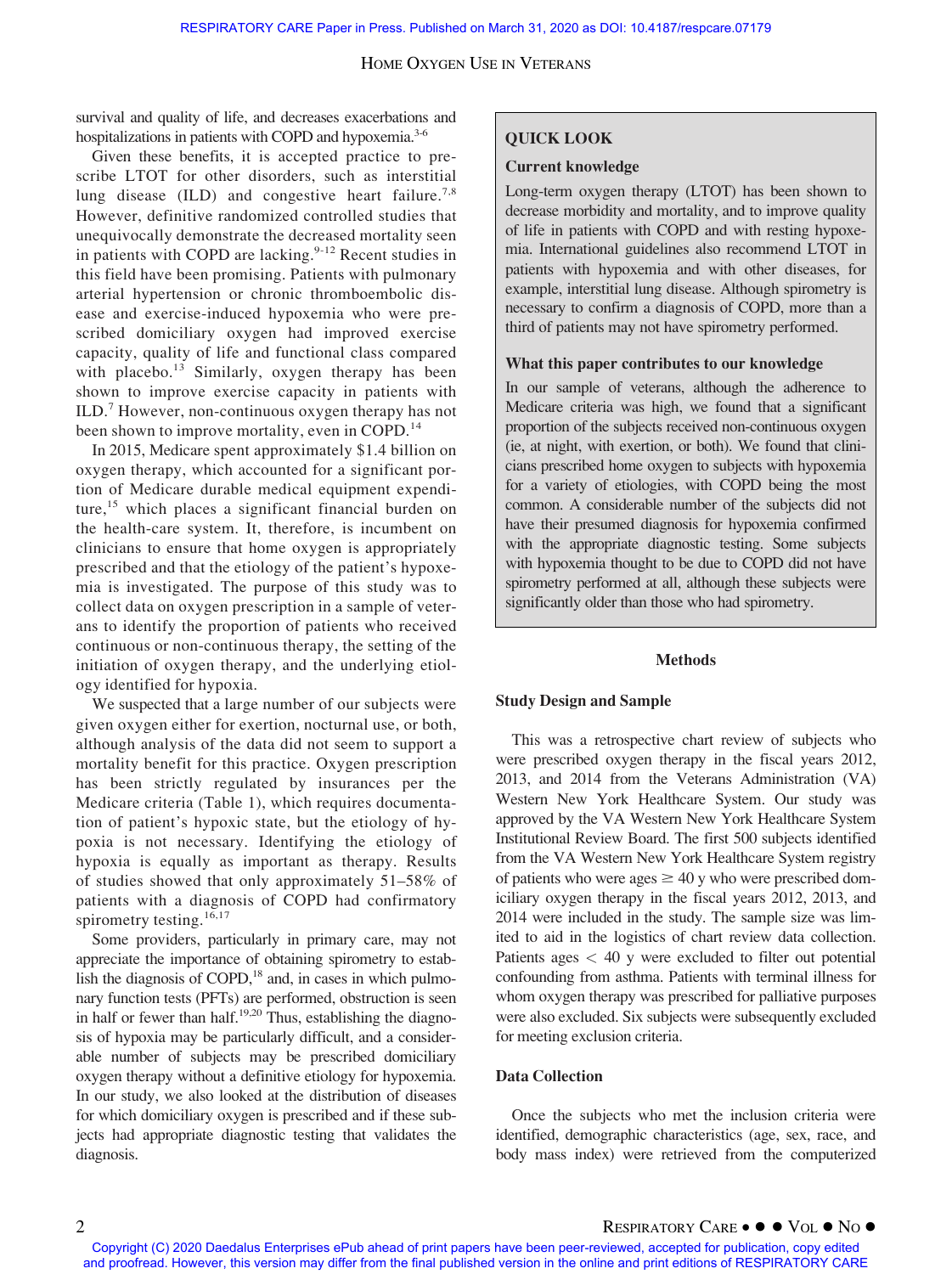| Table 1. | Medicare Criteria to Qualify for Home Oxygen Therapy |  |  |  |
|----------|------------------------------------------------------|--|--|--|
|          |                                                      |  |  |  |

Medicare Criteria

Group I criteria

Resting  $P_{aO_2} \le 55$  mm Hg or  $S_{aO_2} < 88\%$ 

or

 $P_{aO_2} \le 55$  mm Hg or  $S_{aO_2} \le 88\%$ , taken during exercise for a patient who demonstrates  $P_{aO_2} \ge 56$  mm Hg or  $S_{aO_2} \ge 89\%$  during the day while at rest; home oxygen provided for exertion if it is documented that the use of oxygen improves the hypoxemia that was demonstrated during exercise when the patient was breathing room air

or

 $P_{aO_2}$   $\le$  55 mm Hg, or  $S_{aO_2}$   $\le$  88%, for at least 5 min taken during sleep for a patient who demonstrates  $P_{aO_2}$   $\ge$  56 mm Hg or  $S_{PO_2}$   $\ge$  89% while awake

or

A decrease in P<sub>aO2</sub> > 10 mm Hg or a decrease in S<sub>aO<sub>2</sub> > 5% for at least 5 min taken during sleep associated with symptoms or signs attributable to</sub> hypoxemia (eg, cor pulmonale, "P" pulmonale on electrocardiogram, documented pulmonary hypertension, and erythrocytosis)

#### Group II criteria

 $P_{aO}$ , of 56–59 mm Hg or S<sub>aO</sub>, 89% at rest (awake), during sleep for at least 5 min or during exercise (as described under group I criteria) and any of: Dependent edema that suggests congestive heart failure

Pulmonary hypertension or cor pulmonale, determined by measurement of pulmonary artery pressure, gated blood pool scan, echocardiogram, or "P" pulmonale on electrocardiogram (P wave  $> 3$  mm in standard leads II, III, or AVF)

Erythrocythemia (hematocrit > 56%)

 $S_{aO_2}$  = arterial oxygen saturation

patient record system. Information about the oxygen prescription, including settings in which it was initiated (inpatient or out-patient); frequency of use (that is, nocturnal, exertional, or around the clock); duration of oxygen therapy; and diagnosis for hypoxia, such as COPD, heart failure, or non-COPD hypoxic respiratory failure (eg, ILD, pulmonary hypertension, sleep apnea) was recorded. When the subject had more than one disease that might cause hypoxemia, the disease listed on the home oxygen prescription was chosen as the one responsible, even though the etiology of the hypoxemia might be multifactorial. The appropriateness of oxygen therapy was based on the Medicare criteria for domiciliary oxygen therapy which is shown in Table 1. At the VA, oxygen therapy is approved if they meet any of these Medicare criteria and/or the prescription is verified by a VA pulmonologist.

#### Assessment of Diagnosis

The diagnostic workup was reviewed in each of the subjects to assess whether the testing confirmed the diagnosis. The following is a list of common diseases that cause hypoxemia and their appropriate confirmatory testing:

1. COPD: Pulmonary function test, showing post-bronchodilator  $FEV_1/FVC$  lower than the lower limit of normal; spirometric values were only recorded if they met American Thoracic Society criteria for reproducibility and accuracy; the NHANES dataset was used for predictive values.

- 2. ILD: Pulmonary function test, showing restrictive disease defined as total lung capacity or diffusing capacity of the lung for CO less than the lower limit of normal, evidence of ILD on high-resolution computed tomography or computed tomography, and evaluation by a pulmonologist who agrees with diagnosis of ILD.
- 3. Sleep apnea and nocturnal hypoxia: Polysomnogram, showing apnea hypopnea index  $>5$  and evidence of nocturnal hypoxia in spite of adequate CPAP therapy.
- 4. Cardiac causes: Echocardiogram, showing diastolic or systolic dysfunction, valvular abnormalities, or evidence of pulmonary hypertension.
- 5. Other causes for non-COPD hypoxic respiratory failure that were evaluated by a pulmonologist, such as pulmonary vasculature disorders, asthma, and bronchiectasis.

#### Statistical Analysis

The statistical software SPSS (IBM corporation, Armonk, New York) was used for analyses. Descriptive data are presented as mean  $\pm$  SD, and median (range). Categorical data were analyzed by using the chi-square test. Continuous data were analyzed by using an unpaired  $t$  test to compare groups.

#### Results

The study sample included 494 subjects; demographic characteristics of these subjects are summarized in Table 2.

RESPIRATORY  $\text{CARE} \bullet \textcolor{red}{\bullet} \textcolor{blue}{\bullet} \text{No} \textcolor{red}{\bullet}$ <br>Copyright (C) 2020 Daedalus Enterprises ePub ahead of print papers have been peer-reviewed, accepted for publication, copy edited and proofread. However, this version may differ from the final published version in the online and print editions of RESPIRATORY CARE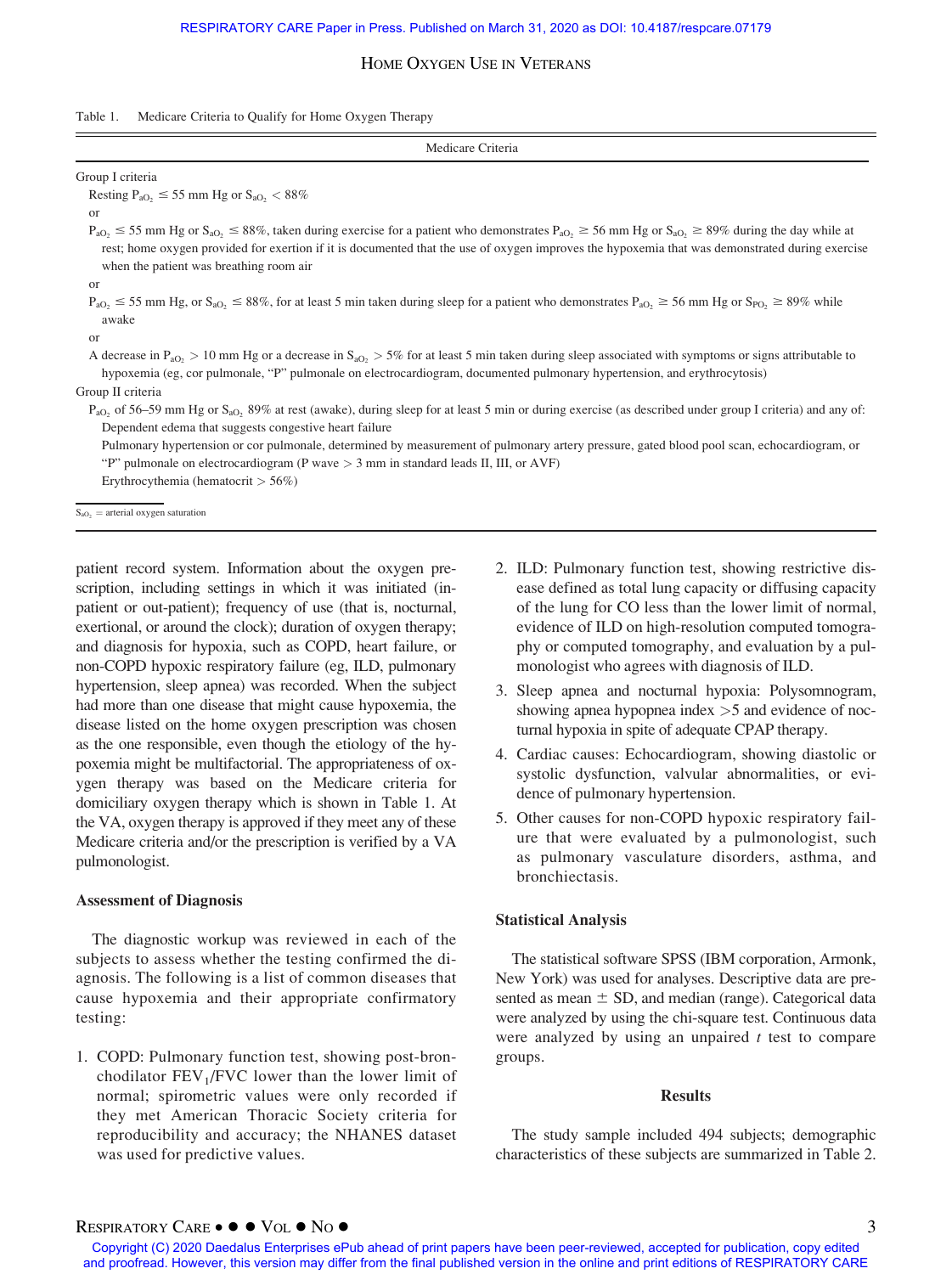| Table 2. | Characteristics for the Entire Cohort ( $N = 494$ ) |
|----------|-----------------------------------------------------|
|----------|-----------------------------------------------------|

| Characteristic                                     | Result          |
|----------------------------------------------------|-----------------|
| Males, $n(\%)$                                     | 478 (96.8)      |
| Females, $n \ (\%)^*$                              | 16(3.2)         |
| Race, $n$ $(\%)$                                   |                 |
| African American                                   | 31(6.3)         |
| Asian/Pacific Islander                             | 1(0.2)          |
| White                                              | 450(91.1)       |
| Native American                                    | 4(0.8)          |
| Not reported                                       | 8(1.6)          |
| Current or former smoker, $n$ (%)                  | 422 (85.4)      |
| Age, mean $\pm$ SD y                               | $74.2 \pm 10.8$ |
| Median age, median (interquartile range) y         | $73(66-83)$     |
| Body mass index, mean $\pm$ SD kg/m <sup>2</sup> † | $29.2 \pm 9.0$  |

\* Includes 1 male-to-female transgender subject.

 $\dot{\tau}$  n = 490; body mass index data unavailable for 4 subjects.

|             | Table 3. Type of Oxygen Prescription for the Entire Cohort |
|-------------|------------------------------------------------------------|
| $(N = 494)$ |                                                            |

| Type of Prescription     | Subjects, $n$ (%) |
|--------------------------|-------------------|
| 18 to 24 h               | 335 (67.8)        |
| Exertional only          | 50(10.1)          |
| Exertional and nocturnal | 30(6.1)           |
| Nocturnal only           | 72(14.1)          |
| Unknown                  | 5(1.0)            |
| $Other^*$                | 2(0.2)            |

\* As needed; 1 subject for air travel, 1 subject for cluster headache.

Table 4. Home Oxygen Prescription Status at 3 Months  $(N = 494)$ 

|                            | Setting of Initiation, $n$ |            |  |
|----------------------------|----------------------------|------------|--|
| <b>Prescription Status</b> | Out-Patient                | In-Patient |  |
| Active                     | 283                        | 92         |  |
| <b>Inactive</b>            | 51                         | 46         |  |
| Unknown                    | 4                          | 18         |  |

The majority of the subjects (478/494 [96.8%]) were men, and the mean  $\pm$  SD was age 74.2  $\pm$  10.8 y. Many subjects had a variety of different comorbid conditions, which are shown in the supplementary materials (see the supplementary materials at<http://www.rcjournal.com>). In the vast majority of the subjects, oxygen was prescribed appropriately, based on Medicare criteria. A total of 491 subjects (99.4%) were started on oxygen based on a pulse oximetry oxygen saturation of  $\leq 88\%$  measured either at rest, or on exertion, or based on nocturnal pulse oximetry. Two subjects were prescribed home oxygen based on a  $P_{aO_2}$  of  $\leq$ 55 mm Hg. Only one subject did not meet Medicare criteria and was prescribed oxygen for cluster headache. As shown in Table 3, Table 5. Reasons for Discontinuation of Oxygen at 3 Months  $(n = 97)$ 

|                                         | Setting of Initiation  |           |                   |  |
|-----------------------------------------|------------------------|-----------|-------------------|--|
| Reason                                  | Out-Patient In-Patient |           | Total,<br>$n(\%)$ |  |
| Did not qualify*                        |                        | 13        | 20(20.6)          |  |
| No longer in the VA system <sup>†</sup> | 6                      | 3         | 9(9.3)            |  |
| Non-adherence and/or declined therapy   | 6                      | 5         | 11(11.3)          |  |
| Death (or hospice care)                 | 29                     | 22        | 51 (52.6)         |  |
| Only prescribed for air travel          | 1                      | <b>NA</b> | 1(1.0)            |  |
| Unknown                                 | 2                      | 3         | 5(5.2)            |  |

 $* S_{pQ}$ , or P<sub>aO</sub>, no longer meets criteria for home O<sub>2</sub>.

† The subject was receiving care from a non-VA provider, non-VA oxygen vendor, or moved out of the geographic region.

VA = Veterans Administration

 $NA = not applicable$ 

67.8% of the subjects were prescribed continuous oxygen therapy, whereas the subjects in the rest of the sample were prescribed non-continuous therapy, which was included for hypoxia on exertion, for nocturnal hypoxia, or both, for an unclear duration or as needed for air travel or headache. More than half of domiciliary oxygen was initiated in an out-patient setting (Table 4).

At 3 months, 97 subjects (19.6%) had their home oxygen discontinued (Table 5), mainly due to death or hospice care (52.5%) or because they no longer needed the oxygen (20.6%). There were a small number of subjects (4.5%) in whom it was unclear whether the oxygen prescription was still active at 3 months. The discontinuation rate at 3 months for in-patients was 29.4%, which was significantly higher compared with 15% for those started as out-patients ( $P < .001$ , chi-square test). In those subjects in whom oxygen was continued at 3 months, 93.1% had a diagnosis for hypoxia (Table 6). Obstructive lung disease was the most common diagnosis (222/349 [63.6%]), followed by sleep apnea with nocturnal hypoxia (39/349 [11.2%]), ILD (16/349 [4.6%]), and malignancy (10/349) [2.7%]). Among the subjects with obstructive lung disease, 76.1% had pulmonary function testing, of which, 85.8% had clear evidence of obstruction on spirometry (Table 7).

#### **Discussion**

In this audit of domiciliary oxygen usage, the vast majority of the subjects prescribed oxygen met appropriate Medicare criteria (Table 1). Only one subject did not meet Medicare criteria, and this subject was prescribed oxygen to treat refractory headache, an accepted treatment modality for cluster headaches. Although COPD

4 RESPIRATORY CARE ● ● VOL ● NO ●<br>Copyright (C) 2020 Daedalus Enterprises ePub ahead of print papers have been peer-reviewed, accepted for publication, copy edited and proofread. However, this version may differ from the final published version in the online and print editions of RESPIRATORY CARE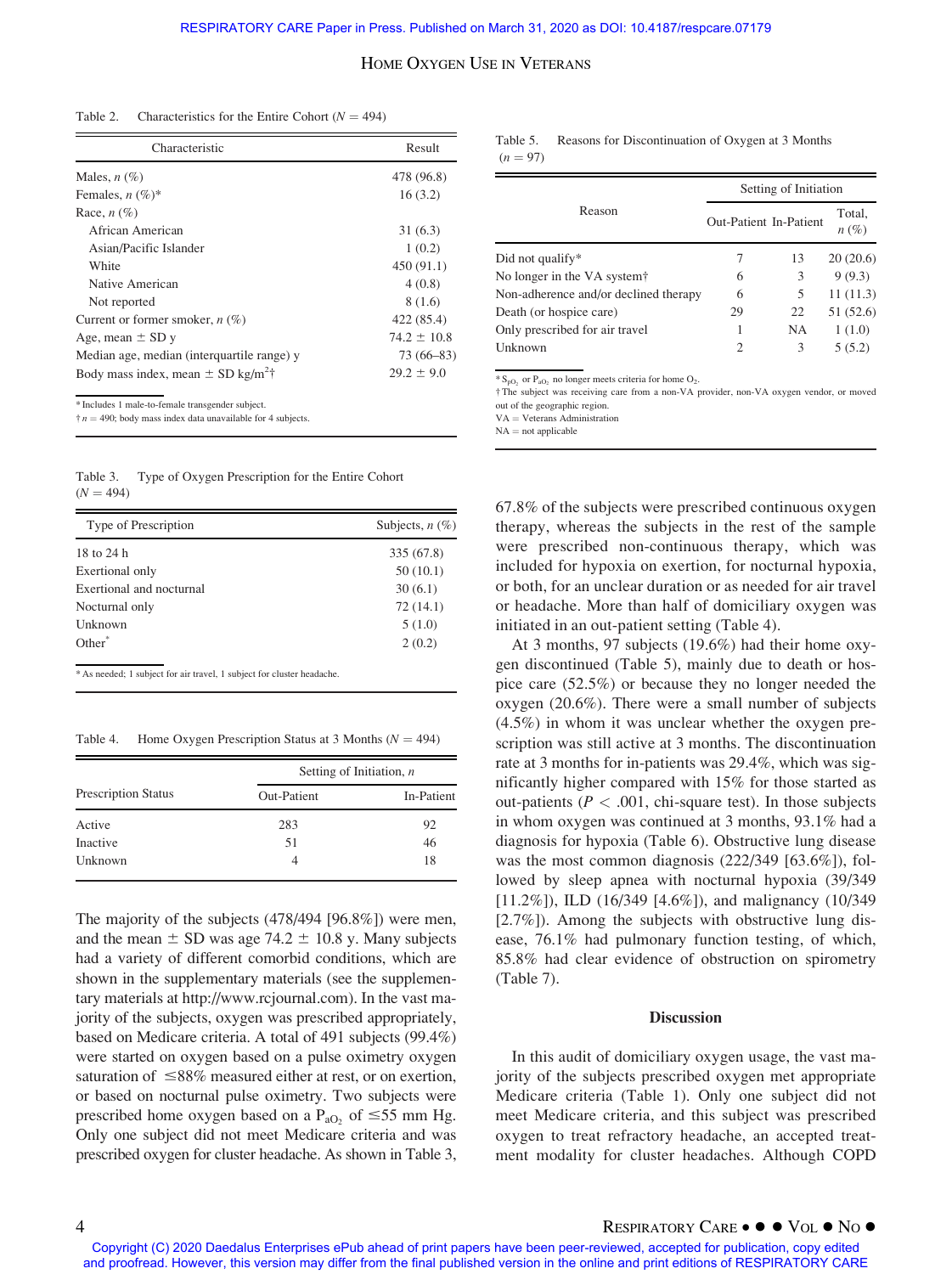Table 6. Primary Etiology of Hypoxia for the Subjects on Oxygen at 3 Months ( $n = 375$ )

| Diagnosis                        | Subjects, $n(\%)$ |
|----------------------------------|-------------------|
| Pulmonary diagnosis              |                   |
| <b>COPD</b>                      | 222(59.2)         |
| Asthma                           | 1(0.3)            |
| Sleep-related disorder"          | 39 (10.4)         |
| Interstitial lung disease        | 16(6)             |
| Lung malignancy                  | 10(2.7)           |
| Pneumonia                        | 6(1.6)            |
| Obesity hypoventilation syndrome | 1(0.3)            |
| Recurrent pleural effusion       | 2(0.5)            |
| Empyema                          | 1(0.3)            |
| Pulmonary vascular diagnosis     |                   |
| Pulmonary hypertension           | 4(1.1)            |
| Pulmonary embolism               | 1(0.3)            |
| Cardiac diagnosis for hypoxia    |                   |
| Congestive heart failure         | 41 (10.9)         |
| Valvular heart disease           | 2(0.5)            |
| Neurologic diagnosis             |                   |
| Amyotrophic lateral sclerosis    | 3(0.8)            |
| No diagnosis present             | 26(6.9)           |

\* Sleep related includes obstructive sleep apnea and central sleep apnea, and may also include obesity hypoventilation syndrome without arterial blood gas confirming hypercapnia.

| Table 7. | Diagnostic Evaluation of Hypoxia |  |  |
|----------|----------------------------------|--|--|
|          |                                  |  |  |

| Etiology of Hypoxia        | Appropriate Study<br>Done, $n(\%)$ | Diagnosis Validated<br>by the Study, <i>n</i> /total $n^*$ |  |
|----------------------------|------------------------------------|------------------------------------------------------------|--|
| COPD <sup>+</sup>          | 169(76.1)                          | 145/169                                                    |  |
| Sleep related‡             | 28(71.8)                           | 25/28                                                      |  |
| Interstitial lung disease§ | 15(93.8)                           | 14/15                                                      |  |
| Lung cancerll              | 5(50.0)                            | 5/5                                                        |  |
| Pneumonia                  | 5(100)                             | <b>NA</b>                                                  |  |
| Pulmonary hypertension**   | 4(100)                             | 3/4                                                        |  |

\* Diagnosis validated if the appropriate study confirms the diagnosis.

† PFTs (and/or imaging consistent with emphysema).

‡ Polysomnography.

§ High resolution computed tomography (HRCT) with or without PFT.

|| Biopsy.

¶ Chest imaging (clinical findings plus chest radiograph or computed tomography).

\*\* Echocardiogram and/or right heart catheterization.

 $NA = not applicable$ 

was the most common reason for home oxygen prescription at 3 months, 41% of the subjects received oxygen for an alternate diagnosis.

Our study showed that 67.8% of the prescriptions adhered to guidelines for prescribing LTOT for patients with resting hypoxemia, which was similar to previously published data. $^{21}$  The proportion of the subjects who received oxygen for exertion, nocturnal hypoxemia, or both was 30.3%. Although this number seemed high, there are studies that indicate that the prevalence of exercise-induced hypoxemia in patients with moderateto-severe COPD without resting hypoxemia is 29 to 39%.22,23 The LOTT study did not show any beneficial effects of exertional oxygen with no reductions in hospitalizations or mortality and no improvement in quality of life. Thus, the efficacy of treatment of nocturnal and/or exertional oxygen remains uncertain. Despite the paucity of data, such treatment is commonly used, as seen in our study; further studies, such as the LOTT study, $14$  to examine the utility of such treatment, would be very informative.

A substantial number of the subjects (almost 20%) had their home oxygen discontinued at the 3 month re-assessment mark. More than half of these subjects had oxygen discontinued due to death or hospice care but approximately a fifth had oxygen discontinued because they did not fulfill the criteria anymore. The discontinuation rate was double for the subjects who had prescriptions in inpatient settings versus out-patients, likely because the acute pathology for which they were hospitalized improved by 3 months and proportionally more in-patients were subsequently referred for palliative care or were deceased at 3 months (Table 5).

Similarly, in out-patients, effective treatment of the underlying condition might lead to improvement in oxygenation, such that oxygen is no longer necessary. Medicare guidelines require reassessment at 3 months for group 2 criteria but not group 1 (who only require yearly reassessment). However, group 1 criteria were the reason for oxygen prescription in the vast majority of our subjects (Table 1). Therefore, it would be useful to perform a reevaluation of all patients prescribed oxygen 3 months after the initial prescription because a reasonable percentage of these patients will no longer require oxygen (15% of outpatients and 29.5% of in-patients [Table 4]). It should be remembered that, in the original home oxygen trials,  $1,2$ patients had to demonstrate resting hypoxemia at baseline and after 4 weeks of treatment optimization, although treatment for COPD was quite limited at the time these trials were performed.

Continuous oxygen therapy  $(>15 \text{ h})$  was used in early LTOT trials. $<sup>2</sup>$  A recent study that compared oxygen therapy</sup> for 24 h/d versus 15–16 h/d in subjects with COPD and who were hypoxemic did not show any survival benefit.<sup>24</sup> Most of our subjects received continuous oxygen prescriptions. However, we found that 27.5% (Table 8) of the subjects with COPD and on home oxygen at 3 months were given non-continuous  $\left(\frac{15 \text{ h/d}}{9 \text{ oxygen}}\right)$ therapy, which included nocturnal, exertional, or both. These were the patients who were not severely hypoxemic at rest but become hypoxemic during sleep, ambulation, or both. There is little evidence that shows the benefits (or lack of benefit) of nocturnal oxygen in patients with COPD and with sleep desaturations.<sup>25</sup>

RESPIRATORY  $\text{CARE} \bullet \textcolor{red}{\bullet} \textcolor{blue}{\bullet} \text{No} \textcolor{red}{\bullet}$ <br>Copyright (C) 2020 Daedalus Enterprises ePub ahead of print papers have been peer-reviewed, accepted for publication, copy edited and proofread. However, this version may differ from the final published version in the online and print editions of RESPIRATORY CARE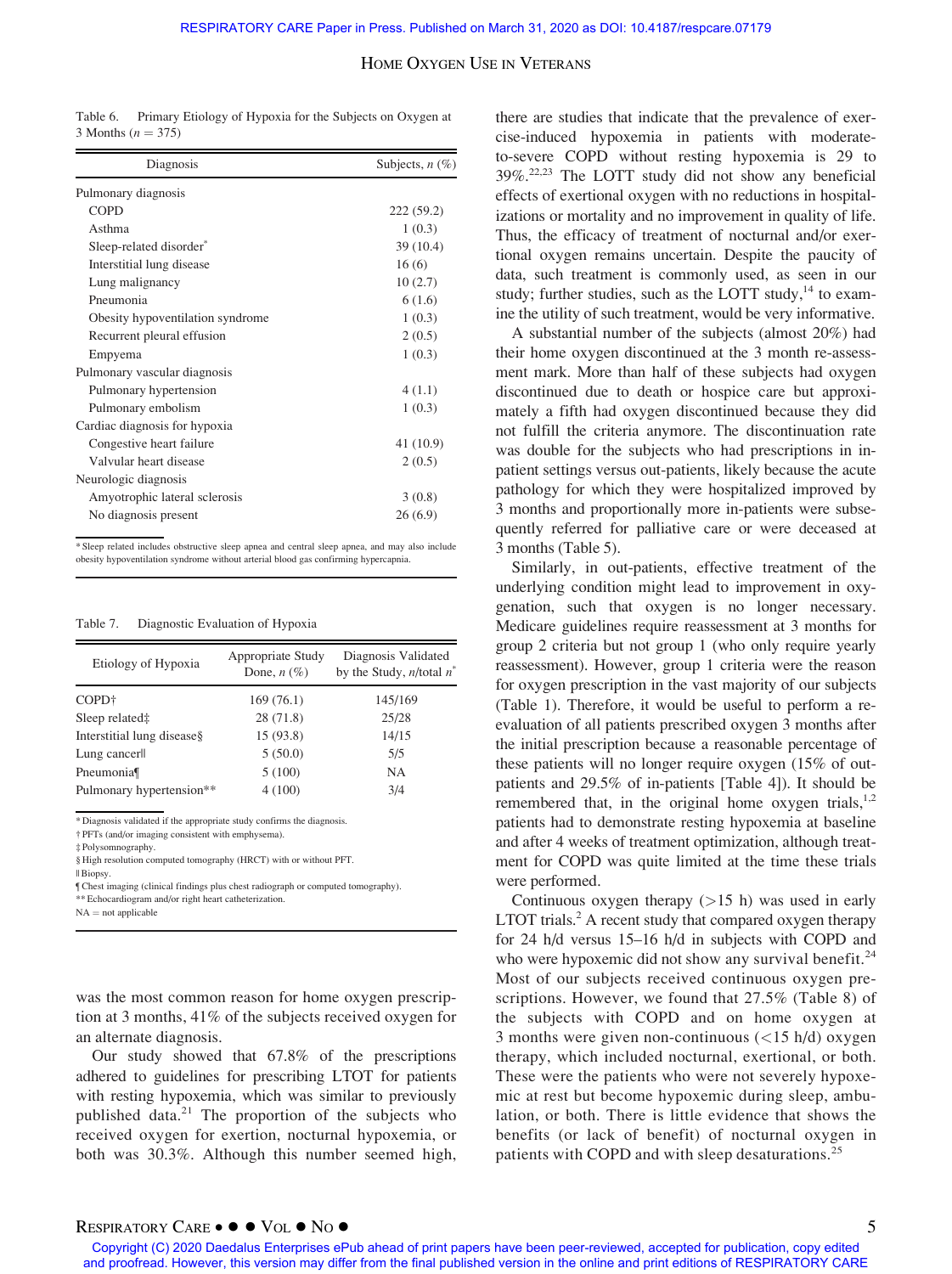| Diagnosis                                                                                                   | Continuous | <b>Exertional Use Only</b> | Nocturnal Use Only | <b>Exertional and Nocturnal Use</b> |
|-------------------------------------------------------------------------------------------------------------|------------|----------------------------|--------------------|-------------------------------------|
| Congestive heart failure                                                                                    | 31         |                            |                    |                                     |
| <b>COPD</b>                                                                                                 | 161        |                            | 16                 | 18                                  |
| Interstitial lung disease                                                                                   | 11         |                            | $\theta$           |                                     |
| Sleep related <sup>†</sup>                                                                                  |            |                            | 39                 |                                     |
| Other                                                                                                       | 26         |                            |                    |                                     |
| Diagnosis absent                                                                                            | 16         |                            |                    |                                     |
| Total, $n(\%)$                                                                                              | 245(65.3)  | 43                         | 62                 | 25                                  |
| * Includes 2 subjects with valvular disease.<br>† Includes obstructive sleep apnea and central sleep apnea. |            |                            |                    |                                     |

Table 8. Summary Table of Diagnoses and Duration of Oxygen Therapy for Subjects With an Active Prescription at 3 Months ( $n = 375$ )

In addition, in subjects with moderate desaturation at rest (oxygen saturation 89–93%) or with moderate exerciseinduced desaturation, continuous oxygen therapy or oxygen during exercise and at night for those who displayed hypoxemia with exertion did not result in improved outcomes.<sup>14</sup> Therefore, although a considerable number of the subjects with COPD met criteria for non-continuous oxygen supplementation in our VA population, the utility of non-continuous therapy remains unclear. On top of lacking data for mortality or morbidity benefit, non-continuous prescriptions have a clear economic impact because Medicare reimbursements for oxygen and supplies total more than \$1.4 billion.<sup>15</sup> Consequently, various international guidelines do not recommend nocturnal or ambulatory oxygen without resting hypoxemia, although this is definitely not the standard of practice currently in the United States.<sup>8</sup> There is a multicenter randomized trial that is evaluating the utility of treating nocturnal hypoxemia in patients with COPD, so more definitive answers, at least for this disease entity, should be forthcoming.<sup>26</sup>

In our study, pulmonary diagnoses comprised 85% of all oxygen prescriptions for the subjects with a diagnosis present and continued on oxygen at 3 months. The most common pulmonary diagnosis was, as expected, COPD (59.2%). Even though PFTs are required to make a diagnosis of COPD, only 78% of all pulmonary diagnoses and 76% of all subjects with COPD performed PFTs. Although worldwide the presence of confirmatory spirometry in patients who have a clinical diagnosis of COPD is 50–60%, one might expect a greater percentage of confirmatory spirometry in patients ill enough to display hypoxemia. We did see this because 76% of all the subjects labeled as having COPD had confirmatory spirometry, but, ideally, this number should be close to 100%. In another recent study in a veterans population, 21% of the subjects admitted to the hospital with a diagnosis of COPD exacerbation never had spirometry performed to confirm the diagnosis, which demonstrated that our results were not unusual. $27$  Some patients will be too sick or disabled, either from their COPD or comorbidities, or will have impaired cognitive functioning that will not allow spirometry to be performed, but this might represent a smaller number than the 24% we observed.

It is noteworthy that the mean age was significantly higher in the group that did not undergo pulmonary function testing, with a mean age of 80.7 y (mean difference of 7.7 y;  $P < .001$  [see the supplementary materials at [http://](http://www.rcjournal.com) [www.rcjournal.com](http://www.rcjournal.com)]), so the number of subjects who might be unable to perform pulmonary function testing might be higher than we initially expected. In addition, 14.2% of the subjects with COPD and who had PFTs did not show definitive evidence of obstruction on spirometry. However, a single spirometric measurement does not have perfect sensitivity in identifying COPD, particularly when the lower limit of normal for  $FEV_1/FVC$  is used as the cutoff.

Nevertheless, this raises the possibility that some of these patients with COPD might be wrongly labeled as COPD with the primary etiology for hypoxia not being determined. Because this primary etiology could be amenable to treatment, a more aggressive approach to diagnosis might lead to a superior outcome. In addition, a small proportion of the subjects were prescribed home oxygen for hypoxia without any associated diagnosis (26/375 [6.9%]) (Table 6), which is a clinical measure and not a disease by itself. Identification of the etiology of hypoxia is important because it may allow for treatment of the underlying disease, not just hypoxia, and may lead to clinical improvement. Again, it is humbling that 61.5% of these subjects (16/26) (see the supplementary materials at [http://www.rcjournal.com\)](http://www.rcjournal.com) were seen by an academic pulmonologist without a clear etiology for the subject's hypoxemia being determined.

A significant number of the subjects were prescribed home oxygen due to persistent hypoxia after treatment for a non-COPD respiratory disease or exacerbation of underlying cardiac illness, with limited evidence that supported or refuted such practice. In ILD, treatment of hypoxemia is believed to improve quality of life and exercise tolerance, and is recommended by all international guidelines.<sup>8</sup> A recent trial demonstrated that ambulatory oxygen improved health-related quality of life in subjects with ILD and with exertional hypoxemia.28 The most common cardiac cause of

<sup>6</sup> RESPIRATORY CARE ● ● VOL ● NO ●<br>Copyright (C) 2020 Daedalus Enterprises ePub ahead of print papers have been peer-reviewed, accepted for publication, copy edited and proofread. However, this version may differ from the final published version in the online and print editions of RESPIRATORY CARE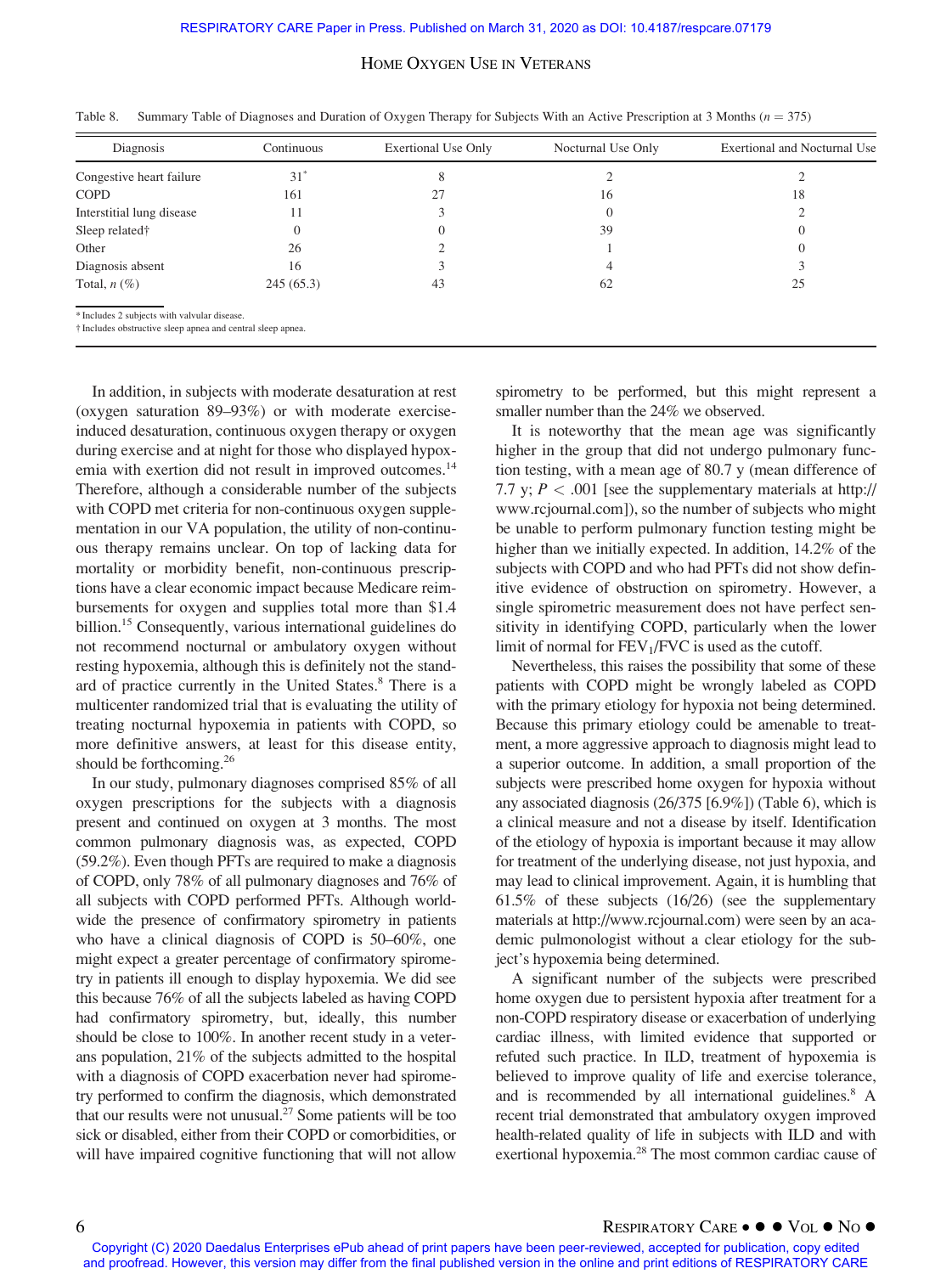hypoxia in our study was congestive heart failure, and the most common non-COPD pulmonary etiology was residual sleep-related hypoxia in subjects with treated sleep apnea. Data that evaluated the utility of supplying oxygen in these settings are currently lacking, and, in the absence of data, clinicians believe that treating hypoxemia is the most prudent approach.

There were a number of limitations of our study. The sample size was kept to 500 subjects from a single center to facilitate data collection and analysis, which may have affected the generalizability of the results. Most of our subjects were men and 85% had a history of tobacco use (Table 2). Hence, the setting, duration, and diagnosis for home oxygen therapy in females and in nonsmokers might be different than what we found in our sample of veterans. In addition, ethnicity was largely limited to white and African-American veterans. Thus, the data might not be generalizable to the wider population. Furthermore, our veteran population had multiple comorbidities, and there may have been multifactorial etiologies of hypoxemia. It is often difficult to discern which disease is contributing the most to hypoxemia, but, for the purposes of this study, the disease that was chosen by the prescribing clinician to be the dominant etiology was the one we included in our analysis.

#### **Conclusions**

Our audit of domiciliary oxygen showed that the adherence to LTOT prescription was similar to previous studies. A notable number of the subjects were prescribed oxygen for non-continuous use, either at night, on exertion, or both. Current research does not support a mortality benefit for non-continuous oxygen benefit, $14$ although there is emerging evidence to suggest that oxygen therapy for some of these patients may improve exercise capacity and quality of life.<sup>7</sup> Re-evaluation of all the patients at 3 months, especially those whose oxygen was started as an in-patient, will result in a discontinuation in many patients and potentially reduce health-care costs. Although identifying the etiology for hypoxia could be challenging and may be, at times, multifactorial, spirometry should be performed in all patients with hypoxia secondary to presumed respiratory disease. In summary, it is up to clinicians to use best evidence-based judgment when prescribing oxygen, and it is important to carry out a thorough diagnostic workup, which may change how patients are managed and lead to improved clinical outcomes.

#### **REFERENCES**

1. Continuous or nocturnal oxygen therapy in hypoxemic chronic obstructive lung disease: a clinical trial. Nocturnal Oxygen Therapy Trial Group. Ann Intern Med 1980;93(3):391-398.

- 2. Long term domiciliary oxygen therapy in chronic hypoxic cor pulmonale complicating chronic bronchitis and emphysema. Report of the Medical Research Council Working Party. Lancet 1981;I(8222):681- 686.
- 3. Borak J, Sliwiński P, Tobiasz M, Górecka D, Zieliński J. Psychological status of COPD patients before and after one year of long-term oxygen therapy. Monaldi Arch Chest Dis 1996;51(1):7-11.
- 4. Eaton T, Lewis C, Young P, Kennedy Y, Garrett JE, Kolbe J. Longterm oxygen therapy improves health-related quality of life. Respir Med 2004;98(4):285-293.
- 5. Petty TL. Home oxygen–a revolution in the care of advanced COPD. Med Clin North Am 1990;74(3):715-729.
- 6. Ringbaek TJ, Viskum K, Lange P. Does long-term oxygen therapy reduce hospitalisation in hypoxaemic chronic obstructive pulmonary disease? Eur Respir J 2002;20(1):38-42.
- 7. Bell EC, Cox NS, Goh N, Glaspole I, Westall GP, Watson A, Holland AE. Oxygen therapy for interstitial lung disease: a systematic review. Eur Respir Rev 2017;26(143). pii: 160080
- 8. Hardinge M, Annandale J, Bourne S, Cooper B, Evans A, Freeman D, et al; British Thotacic Society Home Oxygen Guideline Development Group; British Thoracic Society Standards of Care Committee. British Thoracic Society guidelines for home oxygen use in adults. Thorax 2015;70(Suppl 1):i1-i43.
- 9. Crockett AJ, Cranston JM, Antic N. Domiciliary oxygen for interstitial lung disease. Cochrane Database Syst Rev 2001(3):CD002883.
- 10. Crockett AJ, Alpers JH, Moss JR. Home oxygen therapy: an audit of survival. Aust N Z J Med 1991;21(2):217-221.
- 11. Campbell AJ, Ferrier K, Neill AM. Effect of oxygen versus adaptive pressure support servo-ventilation in patients with central sleep apnoea-Cheyne Stokes respiration and congestive heart failure. Intern Med J 2012;42(10):1130-1136.
- 12. Ström K, Boman G. Long-term oxygen therapy in parenchymal lung diseases: an analysis of survival. The Swedish Society of Chest Medicine. Eur Respir J 1993;6(9):1264-1270.
- 13. Ulrich S, Saxer S, Hasler ED, Schwarz EI, Schneider SR, Furian M, et al. Effect of domiciliary oxygen therapy on exercise capacity and quality of life in patients with pulmonary arterial or chronic thromboembolic pulmonary hypertension: a randomised, placebo-controlled trial. Eur Respir J 2019;54(2). pii: 1900276.
- 14. Long-Term Oxygen Treatment Trial Research G, Albert RK, Au DH, Blackford AL, Casaburi R, Cooper JA Jr, et al. A randomized trial of long-term oxygen for COPD with moderate desaturation. N Engl J Med 2016;375(17):1617-1627.
- 15. U.S. Department of Health and Human Services. Centers for Medicare & Medicaid Services. Office of Research Development and Information. 2016 CMS statistics. [https://www.cms.gov/Research-](https://www.cms.gov/Research-Statistics-Data-and-Systems/Statistics-Trends-and-Reports/CMS-Statistics-Reference-Booklet/Downloads/2016_CMS_Stats.pdf)[Statistics-Data-and-Systems/Statistics-Trends-and-Reports/CMS-](https://www.cms.gov/Research-Statistics-Data-and-Systems/Statistics-Trends-and-Reports/CMS-Statistics-Reference-Booklet/Downloads/2016_CMS_Stats.pdf)Statistics-Reference-Booklet/Downloads/2016 CMS Stats.pdf. Accessed on May 9, 2019.
- 16. Yu WC, Fu SN, Tai EL, Yeung YC, Kwong KC, Chang Y, et al. Spirometry is underused in the diagnosis and monitoring of patients with chronic obstructive pulmonary disease (COPD). Int J Chron Obstruct Pulmon Dis 2013;8:389-395.
- 17. Nishi SP, Wang Y, Kuo YF, Goodwin JS, Sharma G. Spirometry use among older adults with chronic obstructive pulmonary disease: 1999–2008. Ann Am Thorac Soc 2013;10(6):565-573.
- 18. Miravitlles M, de la Roza C, Naberan K, Lamban M, Gobartt E, Martin A. Use of spirometry and patterns of prescribing in COPD in primary care. Respir Med 2007;101(8):1753-1760.
- 19. Joo MJ, Au DH, Fitzgibbon ML, McKell J, Lee TA. Determinants of spirometry use and accuracy of COPD diagnosis in primary care. J Gen Intern Med 2011;26(11):1272-1277.

RESPIRATORY  $\text{CARE} \bullet \textcolor{red}{\bullet} \textcolor{red}{\bullet} \text{Vo} \textcolor{red}{\bullet}$ <br>Copyright (C) 2020 Daedalus Enterprises ePub ahead of print papers have been peer-reviewed, accepted for publication, copy edited and proofread. However, this version may differ from the final published version in the online and print editions of RESPIRATORY CARE